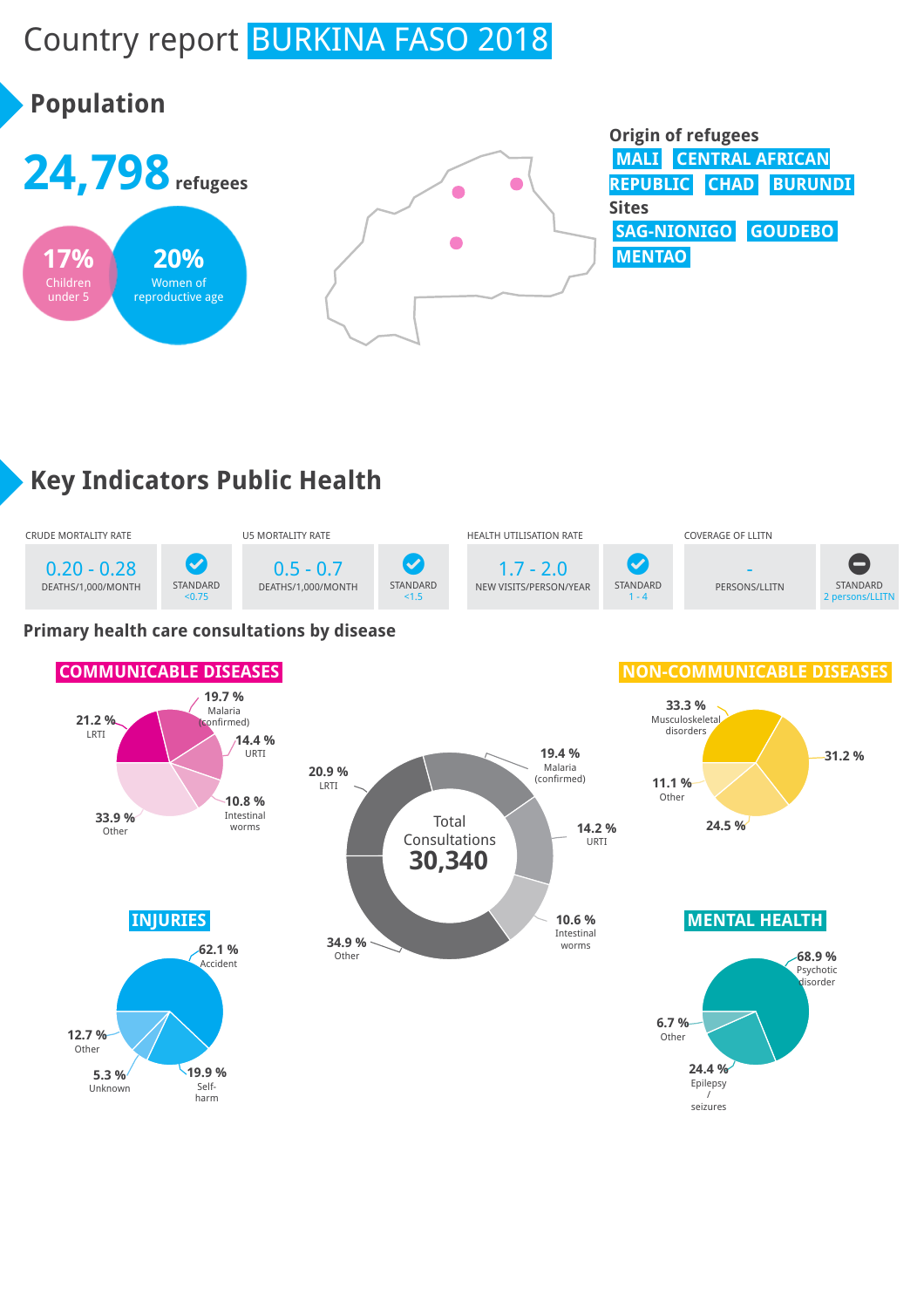# **Key Indicators Public Health**

| PUBLIC HEALTH                                                           | <b>INDICATOR</b> |                         | Does the operation have an outbreak response plan?                                            | Yes              |                       |
|-------------------------------------------------------------------------|------------------|-------------------------|-----------------------------------------------------------------------------------------------|------------------|-----------------------|
| Are all essential medicines internationally procured                    | <b>No</b>        | ೞ                       | Number of Outbreaks reported                                                                  |                  |                       |
| Does the operation use standard clinical protocols<br>for diabetes?     | Yes              |                         | <b>MENTAL HEALTH</b>                                                                          | <b>INDICATOR</b> |                       |
| Is the referral system governed by SOPs?                                | Yes              | $\sim$                  | Are mental health activities implemented as part of the<br>public health programming in 2018? | <b>No</b>        | $\boldsymbol{\omega}$ |
| Is integrated management of childhood illness<br>(IMCI) implemented?    | Yes              | ✓                       | Has the operation adopted mental health intervention<br>guide?                                | <b>No</b>        | $\boldsymbol{\omega}$ |
| Does the operation use standard clinical protocols<br>for Hypertension? | Yes              | $\overline{\mathsf{v}}$ |                                                                                               |                  |                       |

## **Key Indicators Reproductive Health and HIV**



## **Nutrition**